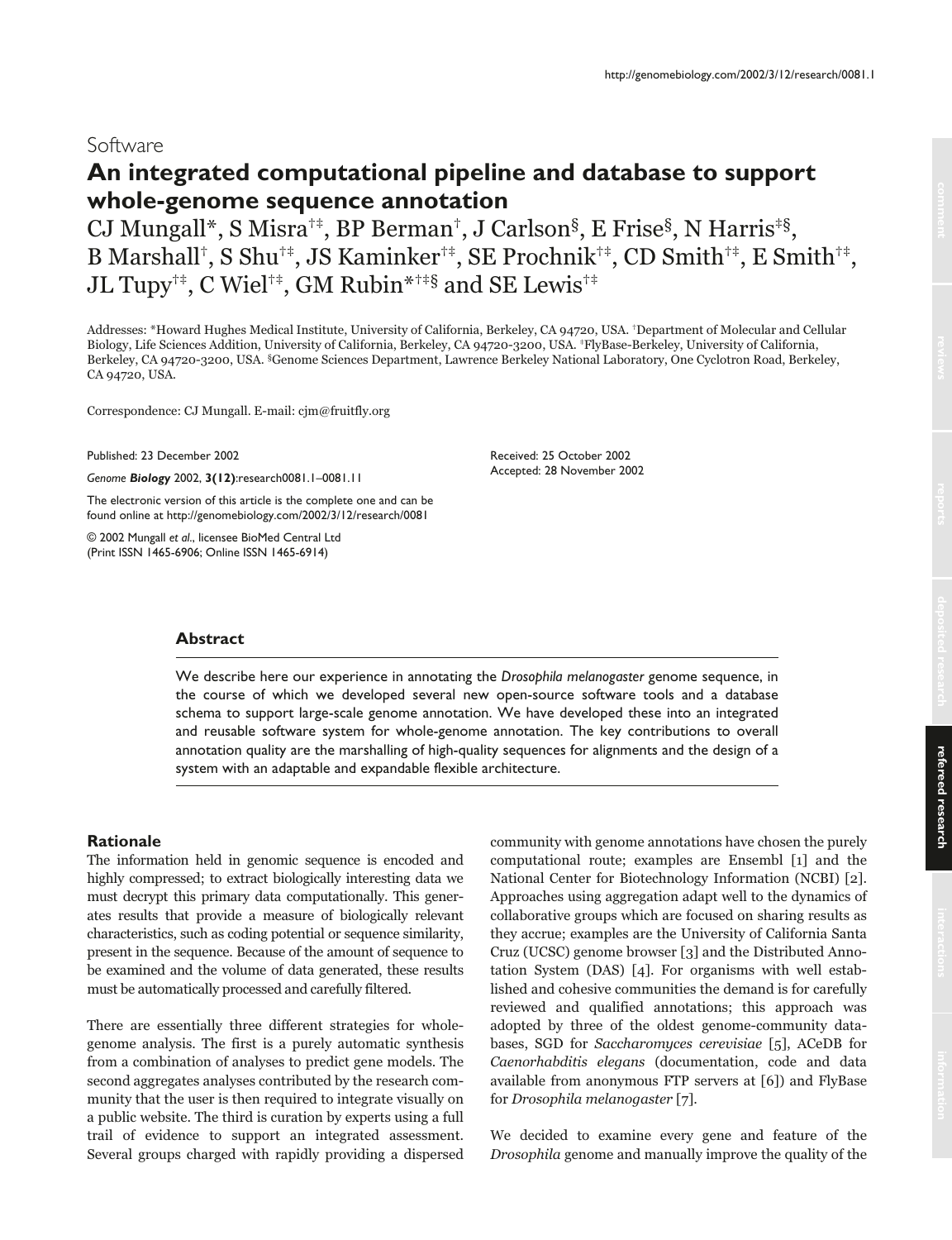annotations [8]. The prerequisites for this are: first, a computational pipeline and a database capable of both monitoring the pipeline's progress and storing the raw analysis; second, an additional database to provide the curators with a complete, compact and salient collection of evidence and to store the annotations generated by the curators; and third, an editing tool for the curators to create and edit annotations based on this evidence. This paper discusses our solution for the first two requirements. The editing tool used, Apollo, is described in an accompanying paper [9].

Our primary design requirement was flexibility. This was to ensure that the pipeline could easily be tuned to the needs of the curators. We use two distinct databases with different schemata to decouple the management of the sequence workflow from the sequence annotation data itself. Our long-term goal is to provide a set of open-source software tools to support large-scale genome annotation.

# **Sequence datasets**

The sequence datasets are the primary input into the pipeline. These fall into three categories: the D. melanogaster genomic sequence; expressed sequences from D. melanogaster; and informative sequences from other species.

Release 3 of the D. melanogaster genomic sequence was generated using bacterial artificial chromosome (BAC) clones that formed a complete tiling path across the genome, as well as whole-genome shotgun sequencing reads [10]. This genomic sequence was 'frozen' when, during sequence finishing, there was sufficient improvement in the quality to justify a new 'release'. This provided a stable underlying sequence for annotation.

In general, the accuracy and scalability of gene-prediction and similarity-search programs is such that computing on 20 million base (Mb) chromosome arms is ill-advised, and we therefore cut the finished genomic sequence into smaller segments. Ideally, we would have broken the genome down into sequence segments containing individual genes or a small number of genes. Before the first round of annotation, however, this was not possible for the simple reason that the position of the genes was as yet unknown. Therefore, we began the process of annotation using a non-biological breakdown of the sequence. We considered two possibilities for the initial sequence segments, either individual BACs or the segments that comprise the public database accessions. We rejected the use of individual BAC sequences and chose to use the GenBank accessions as the main sequence unit for our genomic pipeline because the BACs are physical clones with physical breaks, while the GenBank accession can subsequently be refined to respective biological entities. At around 270 kilobases (kb), these are manageable by most analysis programs and provide a convenient unit of work for the curators. To minimize the problem of genes straddling these arbitrary units we first fed the BAC sequences into a lightweight version of the full annotation pipeline that estimated the positions of genes. We then projected the coordinates of these predicted genes from the BAC clones onto the full-arm sequence assembly. This step was followed by the use of another in-house software tool to divide up the arm sequence, trying to simultaneously optimize two constraints: to avoid the creation of gene models that straddle the boundaries between two accessions; and to maintain a close correspondence to the pre-existing Release 2 accessions in GenBank/EMBL/DDBJ [11-13]. During the annotation process, if a curator discovered that a unit broke a gene, they requested an appropriate extension of the accession prior to further annotation. In hindsight we have realized that we should have focused solely on minimizing gene breaks because further adjustments by GenBank were still needed to ensure that, as much as possible, genes remained on the same sequence accession.

To re-annotate a genome in sufficient detail, an extensive set of additional sequences is necessary to generate sequence alignments and search for homologous sequences. In the case of this project, these sequence datasets included assembled full-insert cDNA sequences, expressed sequence tags (ESTs), and cDNA sequence reads from D. melanogaster as well as peptide, cDNA, and EST sequences from other species. The sequence datasets we used are listed in Figure 1 and described more fully in [8].

# **Software for task monitoring and scheduling the computational pipeline**

There are three major infrastructure components of the pipeline: the database, the Perl module (named Pipeline), and sufficient computational power, allocated by a job-management system. The database is crucial because it maintains a persisting record reflecting the current state of all the tasks that are in progress. Maintaining the jobs, job parameters and job output in a database avoids some of the inherent limitations of a file-system approach. It is easier to update, provides a built-in querying language and offers many other data-management tools that make the system more robust. We used a MySQL [14] database to manage the large number of analyses run against the genome, transcriptome and proteome (see below).

MySQL is an open-source 'structured query language' (SQL) database that, despite having a limited set of features, has the advantage of being fast, free, and simple to maintain. SQL is a database query language that was adopted as an industry standard in 1986. An SQL database manages data as a collection of tables. Each table has a fixed set of columns (also called fields) and usually corresponds to a particular concept in the domain being modeled. Tables can be crossreferenced by using primary and foreign key fields. The database tables can be queried using the SQL language, which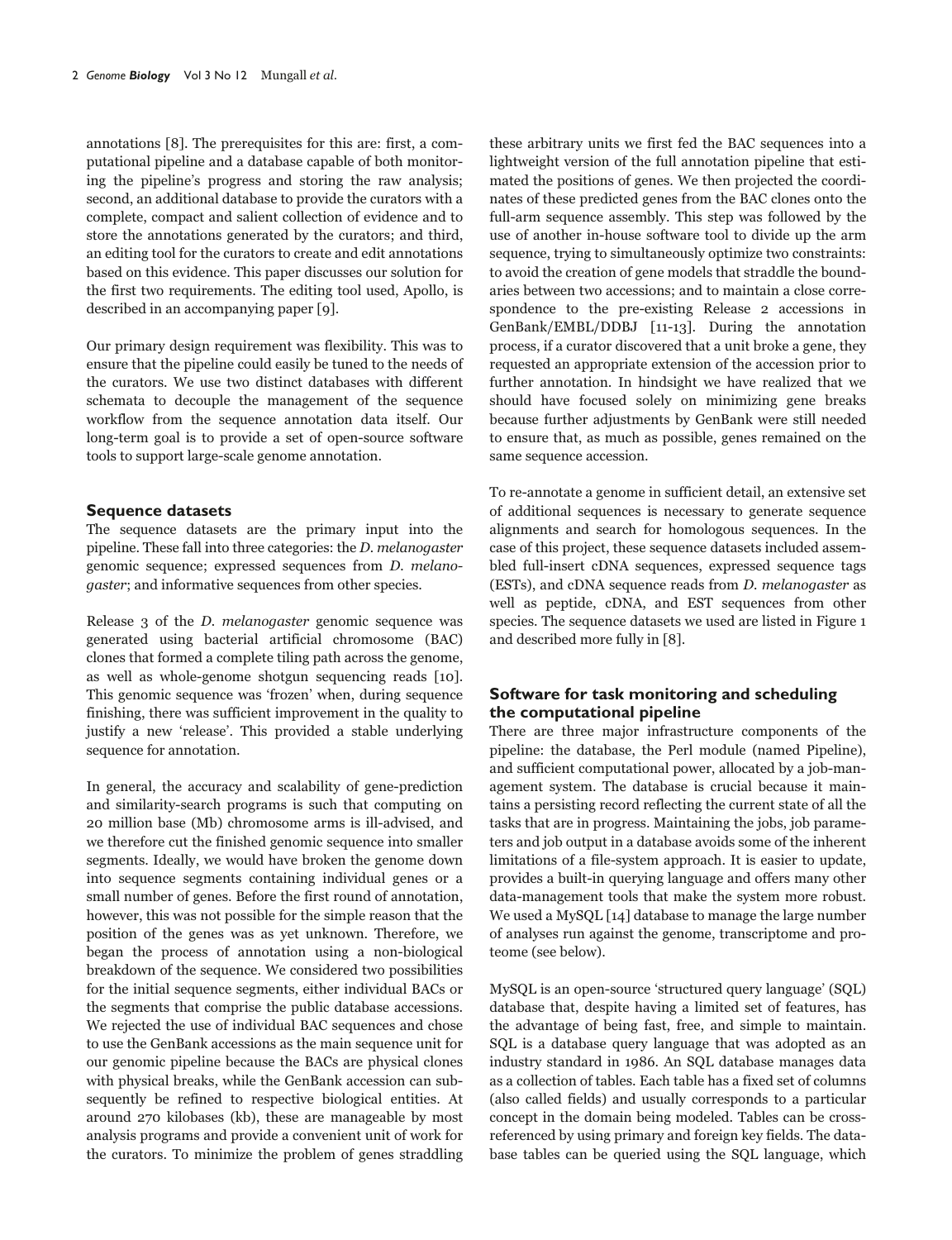

## **Figure 1**

Gadfly data sources and analyses. This figure provides an overview of the pipeline analyses that flow into the central annotation database (Gadfly) and are provided to the curators for annotation. The *D. melanogaster*-specific datasets (dark blue) are one of the following: nucleic acids, peptides (from SPTR: SWISS-PROT/TrEMBL/TrEMBLNEW [31]), or transposable elements (the source of the sequences are listed in the light-blue column). The nucleic acids are aligned using sim4 and the peptides using BLASTX. The transposable elements are the product of a more detailed analysis [46] and their coordinates were recorded directly in Gadfly. The peptide datasets from other species (yellow) were obtained from SWISS-PROT and aligned using BLASTX. We used TBLASTX to translate (in all six frames) and align the rodent UniGene [47] and insect ESTs from dbEST [48] (green). For *ab initio* predictions on the genomic sequence we used Genie [42], Genscan [43] and tRNAscan-SE [44]. BOP was used to filter BLAST and sim4 results and parse all the results to output GAME XML; the results were recorded in Gadfly by loading the XML into the database.

allows the dynamic combination of data from different tables [15]. A collection of these tables is called a database schema, and a particular instantiation of that schema with the tables populated is a database. The Perl modules provide an application programmer interface (API) that is used to launch and monitor jobs, retrieve results and support other interactions with the database.

There are four basic abstractions that all components of the pipeline system operate upon: a sequence, a job, an analysis and a batch. A 'sequence' is defined as a string of amino or nucleic acids held either in the database or as an entry in a FASTA file (usually both). A 'job' is an instance of a particular program being run to analyze a particular sequence, for example running BLASTX to compare one sequence to a peptide set is considered a single job. Jobs can be chained

together. If job A is dependent on the output of job B, then the pipeline software will not launch job A until job B is complete. This situation occurs, for example, with programs that require masked sequence as input. An 'analysis' is a collection of jobs using the same program and parameters against a set of sequences. Lastly, a 'batch' is a collection of analyses a user launches simultaneously. Jobs, analyses and batches all have a 'status' attribute that is used to track their progress through the pipeline (Figure 2).

The three applications that use the Perl API are the pipe\_launcher script, the flyshell interactive command line interpreter, and the internet front end [16]. Both pipe\_launcher and flyshell provide pipeline users with a variety of powerful ways to launch and monitor jobs, analyses and batches. These tools are useful to those with a basic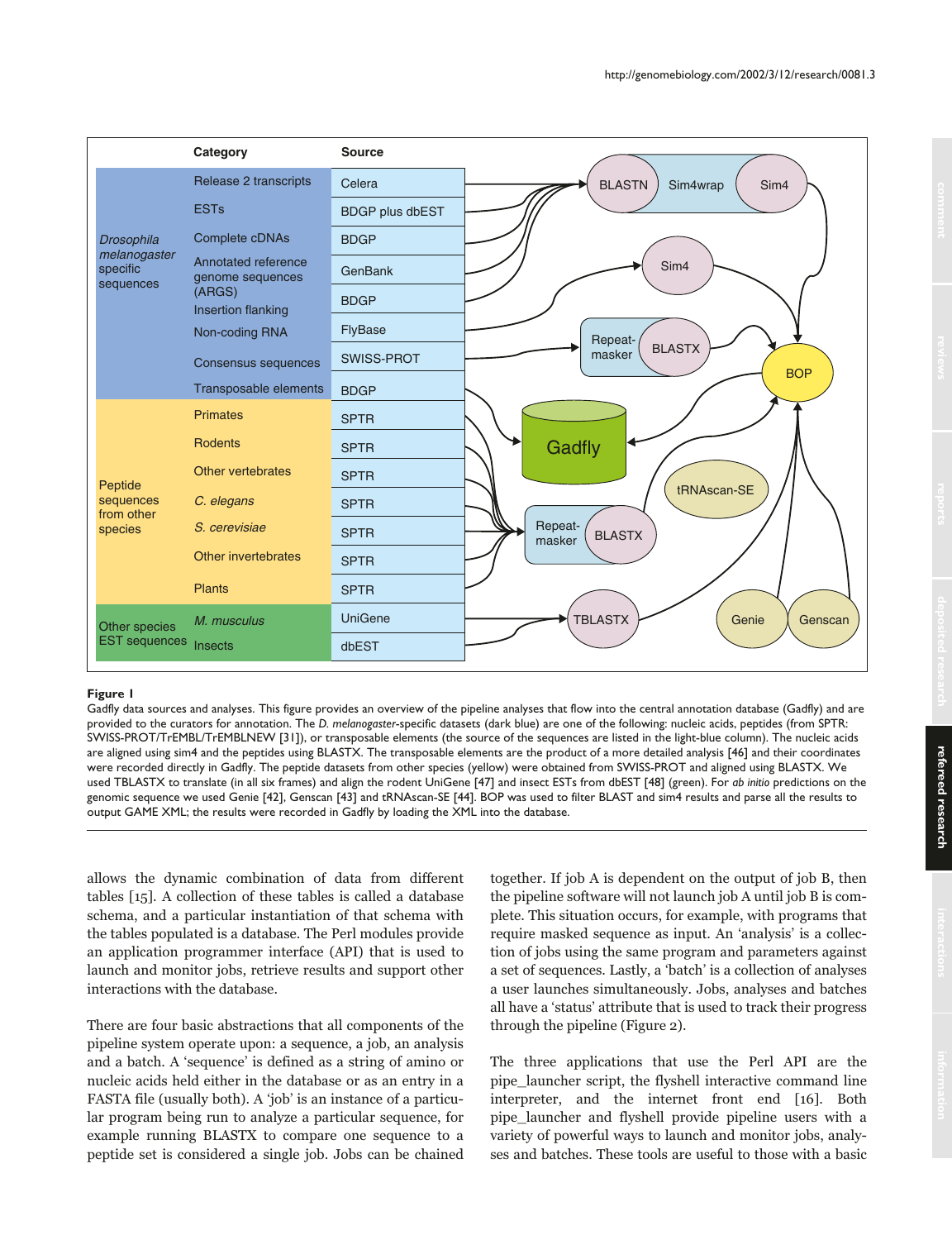

#### **Figure 2**

Pipeline job management. The pipeline database tracks the status of jobs, analyses and batches. As indicated by the ovals, a batch is a collection of analyses, and an analysis is a set of jobs. A job is a single execution of a program on a single sequence (for example, BLASTX similarity searching of a unit of genomic sequence). All three have a current task status. The slowest running in the set dictates the status of an analysis and a batch. Thus, in terms of analyses, the analysis status is the same as the status of the slowest job in that analysis, and for batches, the status is the same as the slowest analysis in that batch. The allowed values for the status attribute are READY, RUN, FIN, PROCD, UNPRC and FAIL. With respect to jobs, READY means the jobs are ready to be sent to the pipeline queue, RUN means the jobs are on the queue or being run, FIN means the jobs have run but have not yet been processed by BOP to extract the results from the raw data, UNPRC generally means there was an error in the processing step, FAIL means there was an error in job execution, and PROCD means the jobs have run and been processed by BOP.

understanding of Unix and bioinformatics tools, as well as those with a good knowledge of object-oriented Perl. The web front end is used for monitoring the progress of the jobs in the pipeline.

The pipe\_launcher application is a command-line tool used to launch jobs. Users create configuration files that specify input data sources and any number of analyses to be performed on each of these data sources, along with the arguments for each of the analyses. Most of these specifications can be modified with command line options. This allows each user to create a library of configuration files for sending off large batches of jobs that can be altered with commandline arguments when necessary. Pipe\_launcher returns the batch identifier generated by the database to the user. To monitor jobs in progress, the batch identifier can be used in a variety of commands, such as 'monitor', 'batch', 'deletebatch' and 'query\_batch'.

The flyshell application is an interactive command-line Perl interpreter that presents the database and pipeline APIs to the end user, providing a more flexible interface to users who are familiar with object-oriented Perl.

The web front end allows convenient, browser-based access for end users to follow the status of analyses. An HTML form allows users to query the pipeline database by job, analysis, batch or sequence identifier. The user can drill down through batches and analyses to get to individual jobs and get the status, raw job output and error files for each job. This window on the pipeline has proved a useful tool for quickly viewing results.

Once a program has successfully completed an analysis of a sequence, the pipeline system sets its job status in the database to FIN (Figure 2). The raw results are recorded in the database and may be retrieved through the web or Perl interfaces. The raw results are then parsed, filtered and stored in the database and the job's status is set to PROCD. At this point a GAME (Genome Annotation Markup Elements) XML (eXtensible Markup Language [17]) representation of the processed data can be retrieved through either the Perl or web interfaces.

#### **Analysis software**

In addition to carrying out computational analyses, a critical function of the pipeline is to screen and filter the output results. There are two primary reasons for this: to increase the efficiency of the pipeline by reducing the amount of data that computationally intensive tasks must process, and to increase the signal-to-noise ratio by eliminating results that lack informative content. We now describe the auxiliary programs we developed for the pipeline.

#### **Sim4wrap**

Sim4 [18] is a highly useful and largely accurate way of aligning full-length cDNA and EST sequences against the genome [19]. Sim4 is designed to align nearly identical sequences and if dissimilar sequences are used, the results will contain many errors and the execution time will be long. To circumvent this problem, we split the alignment of Drosophila cDNA and EST sequences into two serial tasks and wrote a utility program, sim4wrap, to manage these tasks. Sim4wrap executes a first pass using BLASTN, using the genome sequence as the query sequence and the cDNA sequences as the subject database. We run BLASTN [20,21] with the '-B 0' option, as we are only interested in the summary part of the BLAST report, not in the high-scoring pairs (HSPs) portion where the alignments are shown. From this BLAST report summary sim4wrap parses out the sequence identifiers and filters the original database to produce a temporary FASTA data file that contains only these sequences. Finally we run sim4 again using the genomic sequence as the query and the minimal set of sequences that we have culled as the subject.

### **Autopromote**

The Drosophila genome was not a blank slate because there were previous annotations from the Release 2 genomic sequence [22]. Therefore, before the curation of a chromosome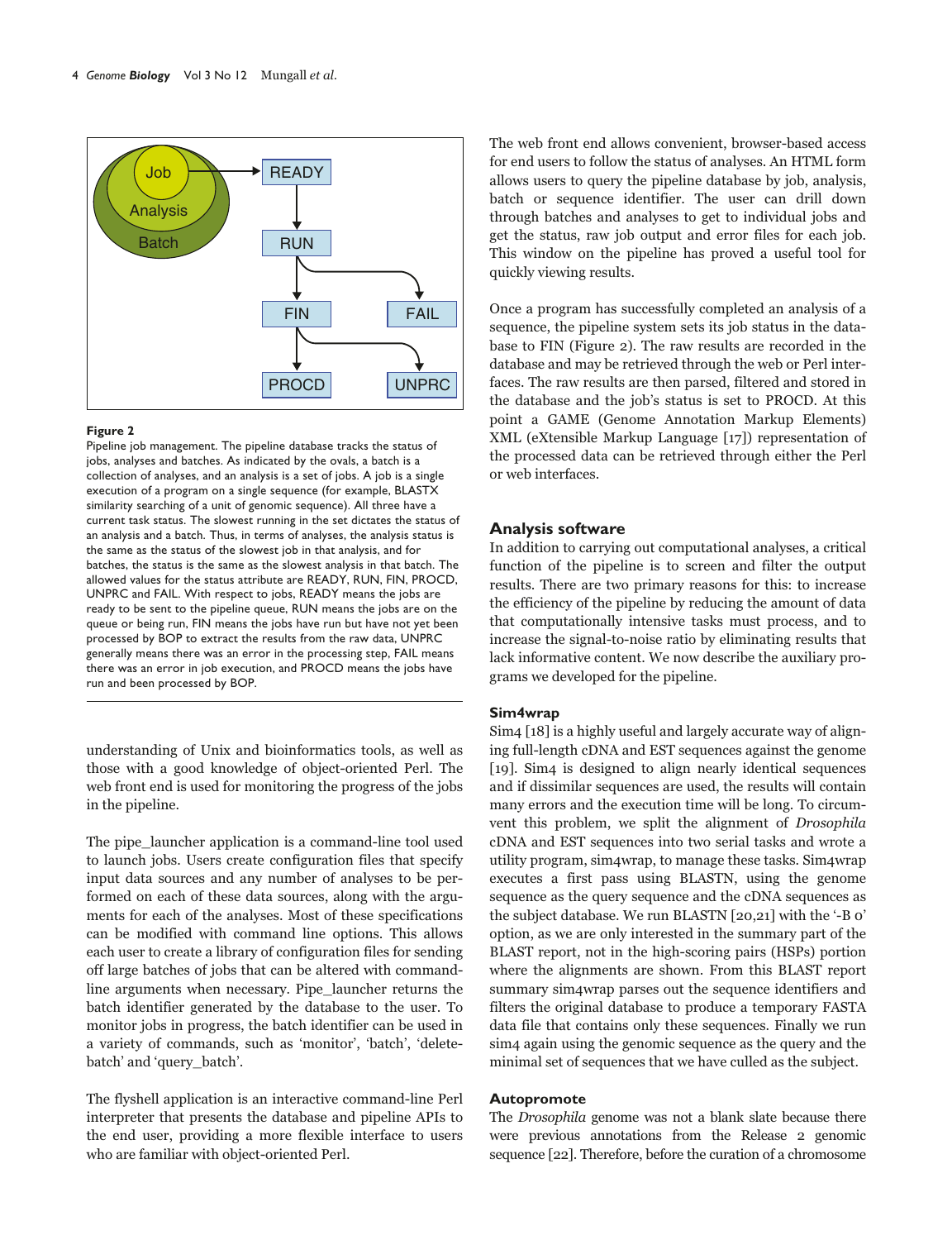arm began, we first 'autopromoted' the Release 2 annotations and certain results from the computational analyses to the status of annotations. This simplified the annotation process by providing an advanced starting point for the curators to work from.

Autopromotion is not a straightforward process. First, there have been significant changes to the genome sequence between releases. Second, all of the annotations present in Release 2 must be accounted for, even if ultimately they are deleted. Third, the autopromotion software must synthesize different analysis results, some of which may be conflicting. Autopromote resolves conflicts using graph theory and voting networks.

Table 1 lists the programs and parameters that were used for the analysis of the genomic sequence and peptide analysis.

# **Berkeley Output Parser filtering**

We used relatively stringent BLAST parameters to preserve disk space and lessen input/output usage and left ourselves the option of investigating more deeply later. In addition, we used the Berkeley Output Parser (BOP) with the following adjustable parameters to process the BLAST alignments and remove HSPs that did not meet our annotation criteria.

Minimum expectation is the required cutoff for a HSP. Any HSP with an expectation greater than this value is deleted; we used  $1.0 \times e^{-4}$  as a cutoff.

Remove low complexity is used to eliminate matches that primarily consist of repeats; such sequences are specified as a repeat word size - that is, the number of consecutive bases or amino acids - and a threshold. The alignment is compressed using Huffman encoding to a bit length, and hits where all HSP spans have a score lower than this value are discarded.

Maximum depth permits the user to limit the number of matches that are allowed in a given genomic region. This parameter applies to both BLAST and sim4. The aim is to avoid excess reporting of matches in regions that are highly represented in the aligned dataset, such as might arise between a highly expressed gene and a non-normalized EST library. The default is 10 overlapping alignments. However, for sim4, we used a value of 300 to avoid missing rarely expressed transcripts.

Eliminate shadow matches is a standard filter for BLAST that eliminates 'shadow' matches (which appear to arise as a result of the sum statistics). These are weak alignments to the same sequence in the same location on the reverse strand.

#### **Table 1**

| Software used in the analysis pipeline |                       |                                              |  |  |
|----------------------------------------|-----------------------|----------------------------------------------|--|--|
| Program                                | Data source           | Parameters<br>-parallel 2 -nolow -keepmasked |  |  |
| RepeatMasker [41]                      | Transposable elements |                                              |  |  |
| Sim4wrap                               | Gadfly Release2       | <b>BLAST:</b>                                |  |  |
|                                        | <b>ESTs</b>           | -B0 -V10000 -Ele-10                          |  |  |
|                                        | cDNA sequence reads   | Sim4                                         |  |  |
|                                        | <b>BDGP cDNAs</b>     | $-AA$                                        |  |  |
|                                        | GenBank cDNAs         |                                              |  |  |
|                                        | ARGS                  |                                              |  |  |
| Sim4 [18]                              | Non-coding RNAs       | $-AA$                                        |  |  |
| <b>WU-BLASTX [20]</b>                  | Fly                   | -B800 - V800 - Z300000 - Ele-10              |  |  |
|                                        | Community reports     |                                              |  |  |
| <b>WU-BLASTX</b>                       | Non-fly               | -B800 -V800 -Z300000 -Ele-10                 |  |  |
|                                        |                       | SEG+XNU                                      |  |  |
| <b>WU-TBLASTX</b>                      | dbEST (insect)        | -B200 -V200 -Z300000 -Ele-10                 |  |  |
|                                        | UniGene (rodent)      | SEG+XNU                                      |  |  |
| Genie [42]                             |                       |                                              |  |  |
| Genscan [43]                           |                       |                                              |  |  |
| tRNAscan-SE [44]                       |                       |                                              |  |  |
| McPromoter [45]                        |                       |                                              |  |  |
| ClustalW [34]                          |                       | version 1.8                                  |  |  |
| Align                                  |                       |                                              |  |  |
| InterProScan [32]                      |                       |                                              |  |  |
|                                        |                       |                                              |  |  |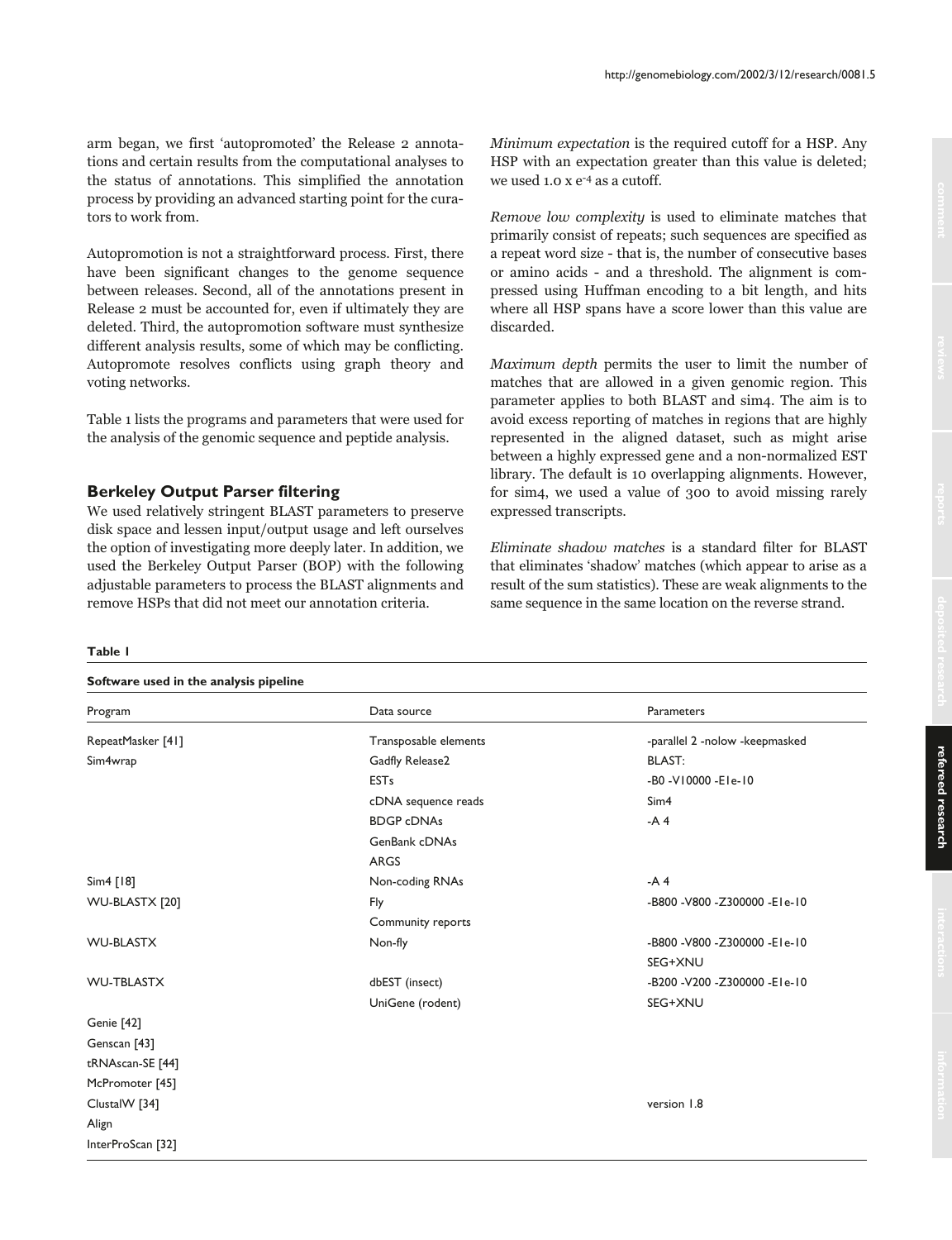Sequential alignments reorganizes BLAST matches if this is necessary to ensure that the HSPs are in sequential order along the length of the sequence. For example, a duplicated gene may appear in a BLAST report as a single alignment that includes HSPs between a single portion of the gene sequence and two different regions on the genome. In these cases the alignment is split into two separate alignments to the genomic sequence.

# **Sim4 filtering**

Our primary objective in using sim4 was to align Drosophila ESTs and cDNA sequences only to the genes that encoded them, and not to gene-family members, and for this reason we applied stringent measures before accepting an alignment. For sim4 the filtering parameters are as follows.

Score is the minimum percent identity that is required to retain an HSP or alignment; the default value is 95%.

Coverage is a percentage of the total length of the sequence that is aligned to the genome sequence. Any alignments that are less than this percentage length are eliminated; we required 80% of the length of a cDNA to be aligned.

Discontinuity sets a maximum gap length in the aligned EST or cDNA sequence. The primary aim of this parameter is to identify and eliminate unrelated sequences that were physically linked by a cDNA library construction artifact.

*Remove poly(A) tail* is a Boolean to indicate that short terminal HSPs consisting primarily of runs of a single base (either T or A because we could not be certain of the strand) are to be removed.

Join  $5'$  and  $3'$  is a Boolean operation and is used for EST data. If it is true, BOP will do two things. First, BOP will reverse complement any hits where the name of the sequence contains the phrase '3prime'. Second, it will merge all alignments where the prefixes of the name are the same. Originally this was used solely for the  $5'$  and  $3'$  ESTs that were available. However, when we introduced the internal sequencing reads from the Drosophila Gene Collection (DGC) cDNA sequencing project [23] into the pipeline this portion of code became an alternative means of effectively assembling the cDNA sequence. Using the intersection of each individual sequence alignment with the genome sequence a single virtual cDNA sequence was constructed.

Another tactic for condensing primary results, without removing any information, is to reconstruct all logically possible alternative transcripts from the raw EST alignments by building a graph from a complete set of overlapping ESTs. Each node comprises the set of spans that share common splice junctions. The root of the graph is the node with the most 5' donor site. It is, of course, also possible to have more than one starting point for the graph, if there are overlapping nodes with alternative donor sites. The set of possible transcripts is the number of paths through this tree(s). This analysis produced an additional set of alignments that augmented the original EST alignments.

# **External pipelines**

Of the numerous gene-prediction programs available, we incorporated only two into our pipeline. This was because some of these programs are difficult to integrate into a pipeline, some are highly computationally expensive and others are only available under restricted licenses.

Rather than devoting resources to running an exhaustive suite of analyses, we asked a number of external groups to run their pipelines on our genomic sequences. We received results for three of the five chromosome arms (2L, 2R, 3R) from Celera Genomics, Ensembl and NCBI pipelines. These predictions were presented to curators as extra analysis tiers in Apollo and were helpful in suggesting where coding regions were located. However, in practice, human curators required detailed alignment data to establish biologically accurate gene structures and this information was only available from our internal pipeline.

## **Hardware**

As an inexpensive solution to satisfy the computational requirements of the genomic analyses we built a Beowulf cluster [24] and utilized the portable batch system (PBS) software developed by NASA [25] for job control. A Beowulf cluster is a collection of processor nodes that are interconnected in a network and the sole purpose of these nodes and the network is to provide processor compute cycles. The nodes themselves are inexpensive off-the-shelf processor chips, connected using standard networking technology, and running open-source software; when combined, these components generate a low-cost, high-performance compute system. Our nodes are all identical and use Linux as their base operating system, as is usual for Beowulf clusters.

The Beowulf cluster was built by Linux NetworX [26] which also provided additional hardware (ICE box) and Clusterworx software to install the system software and control and monitor the hardware of the nodes. The cluster configuration used in this work consisted of 32 standard IA32 architecture nodes, each with dual Pentium III CPUs running at 700 MHz/1 GHz and 512 MB memory. In addition, a single Pentium III-based master node was used to control the cluster nodes and distribute the compute jobs. Nodes were interconnected with standard 100BT Ethernet on an isolated subnet with the master node as the only interface to the outside network. The private cluster 100BT network was connected to the NAS-based storage volumes housing the data and user home directories with Gigabit ethernet. Each node had a 2 GB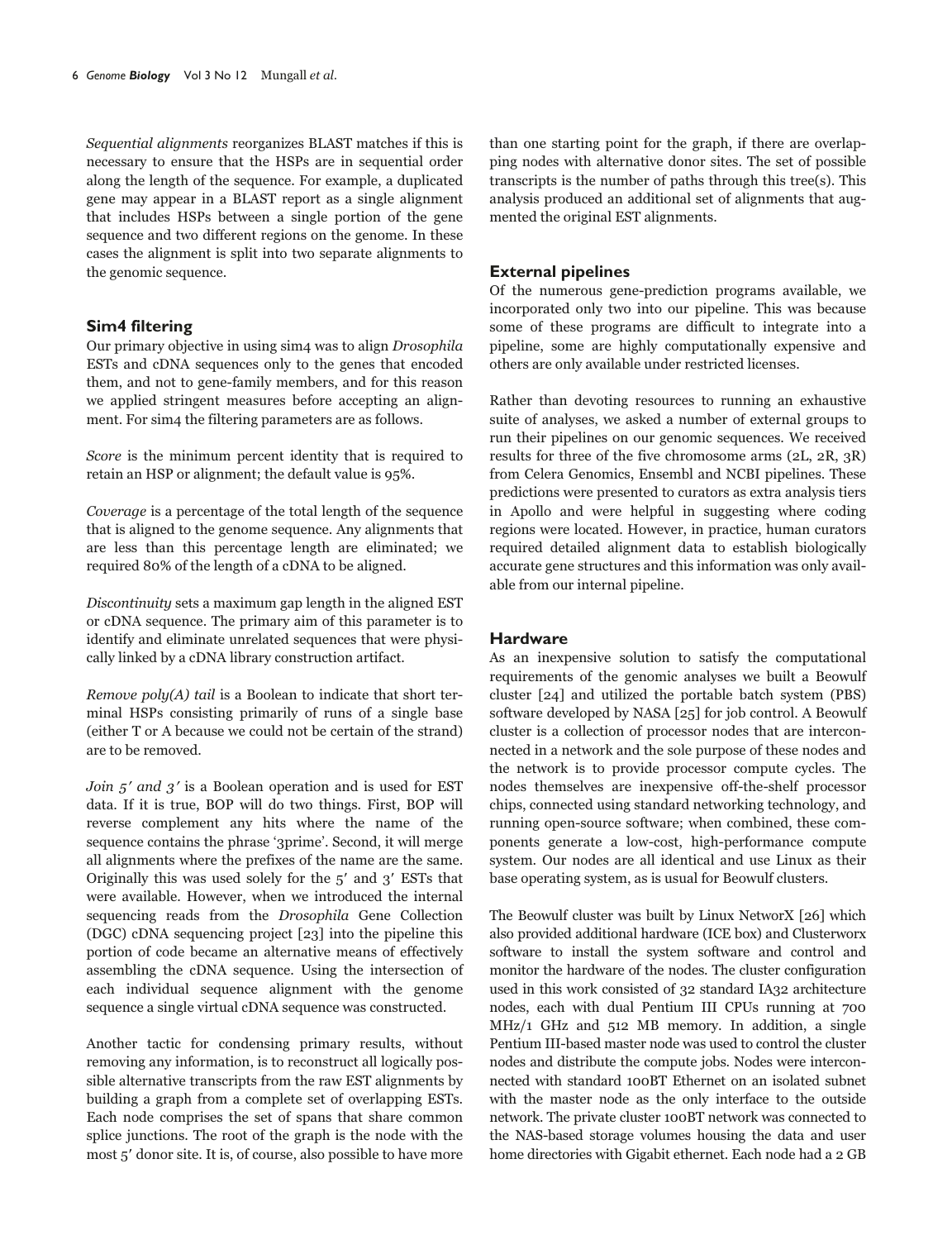swap partition used to cache the sequence databases from the network storage volumes. To provide a consistent environment, the nodes had the same mounting points of the directories as all other BDGP Unix computers. The network-wide NIS maps were translated to the internal cluster NIS maps with an automated script. Local hard disks on the nodes were used as temporary storage for the pipeline jobs.

Job distribution to the cluster nodes was done with the queuing system OpenPBS, version 2.3.12 [25]. PBS was configured with several queues and each queue having access to a dynamically resizable overlapping fraction of nodes. Queues were configured to use one node at a time, either running one job using both CPUs (such as the multithreaded BLAST or Interpro motif analysis) or two jobs using one CPU each for optimal utilization of the resources. Because of the architecture of the pipeline, individual jobs were often small but tens of thousands of them may be submitted at any given time. Because the default PBS first-in/first-out (FIFO) scheduler, while providing a lot of flexibility, does not scale up beyond about 5,000-10,000 jobs per queue, the scheduler was extended. With this extension the scheduler caches jobs in memory if a maximum queue limit is exceeded. Job resource allocation was managed on a per queue basis. Individual jobs could only request cluster resources based on the queue they were submitted to and each queue was run on a strict FIFO basis. With those modifications PBS was scaled to over 100,000 jobs while still permitting higher-priority jobs to be submitted to a separate high-priority queue.

# **Storing and querying the annotation results: the Gadfly database**

A pipeline database is useful for managing the execution and post-processing of computational analyses. The end result of the pipeline process is streams of prediction and alignment data localized to genomic, transcript or peptide sequences. We store these data in a relational database, called Genome Annotation Database of the Fly (Gadfly). Gadfly is the second of the two database schemata used by the annotation system and will be discussed elsewhere.

We initially considered using Ensembl as our sequence database. At the time we started building our system, Ensembl was also in an early stage of development. We decided to develop our own database and software, while trying to retain interoperability between the two. This proved difficult, and the two systems diverged. While this was wasteful in terms of redundant software development, it did allow us to hone our system to the particular needs of our project. Gadfly remains similar in architecture and implementation details to Ensembl. Both projects make use of the bioPerl bioinformatics programming components [27-29].

The core data type in Gadfly is called a 'sequence feature'. This can be any piece of data of biological interest that can be localized to a sequence. These roughly correspond to the types of data found in the 'feature table' summary of a GenBank report. Every sequence feature has a 'feature type' examples of feature types are 'exon', 'transcript', 'proteincoding gene', 'tRNA gene', and so on.

http://genomebiology.com/2002/3/12/research/0081.7

In Gadfly, sequence features are linked together in hierarchies. For instance, a gene model is linked to the different transcripts that are expressed by that gene, and these transcripts are linked to exons. Gadfly does not store some sequence features, such as introns or untranslated regions (UTR), as this data can be inferred from other features. Instead Gadfly contains software rules for producing these features on demand.

Sequence features can have other pieces of data linked to them. Examples of the kind of data we attach are: functional data such as Gene Ontology (GO) [30] term assignments; tracking data such as symbols, synonyms and accession numbers; data relevant to the annotation process, such as curator comments [8]; data relevant to the pipeline process, such as scores and expectation values in the case of computed features. Note that there is a wealth of information that we do not store, particularly genetic and phenotypic data, as this would be redundant with the FlyBase relational database.

A core design principle in Gadfly is flexibility, using a design principle known as generic modeling. We do not constrain the kinds of sequence features that can be stored in Gadfly, or constrain the properties of these features, because our knowledge of biology is constantly changing, and because biology itself is often unconstrained by rules that can be coded into databases. As much as possible, we avoid built-in assumptions that, if proven wrong, would force us to revisit and explicitly modify the software that embodies them.

The generic modeling principle has been criticized for being too loosely constrained and leading to databases that are difficult to maintain and query. This is a perceived weakness of the ACeDB database. We believe we have found a way round this by building the desired constraints into the program components that work with the database; we are also investigating the use of ontologies or controlled vocabularies to enforce these constraints. A detailed discussion of this effort is outside the scope of this paper and will be reported elsewhere.

Figure 3 shows the data flow in and out of Gadfly. Computational analysis features come in through analysis pipelines either the Pipeline, via BOP, or through an external pipeline, usually delivered as files conforming to some standardized bioinformatics format (for example, GAME XML, GFF).

Data within Gadfly is sometimes transformed by other Gadfly software components. For instance, just before curation of a chromosome arm commences, different computational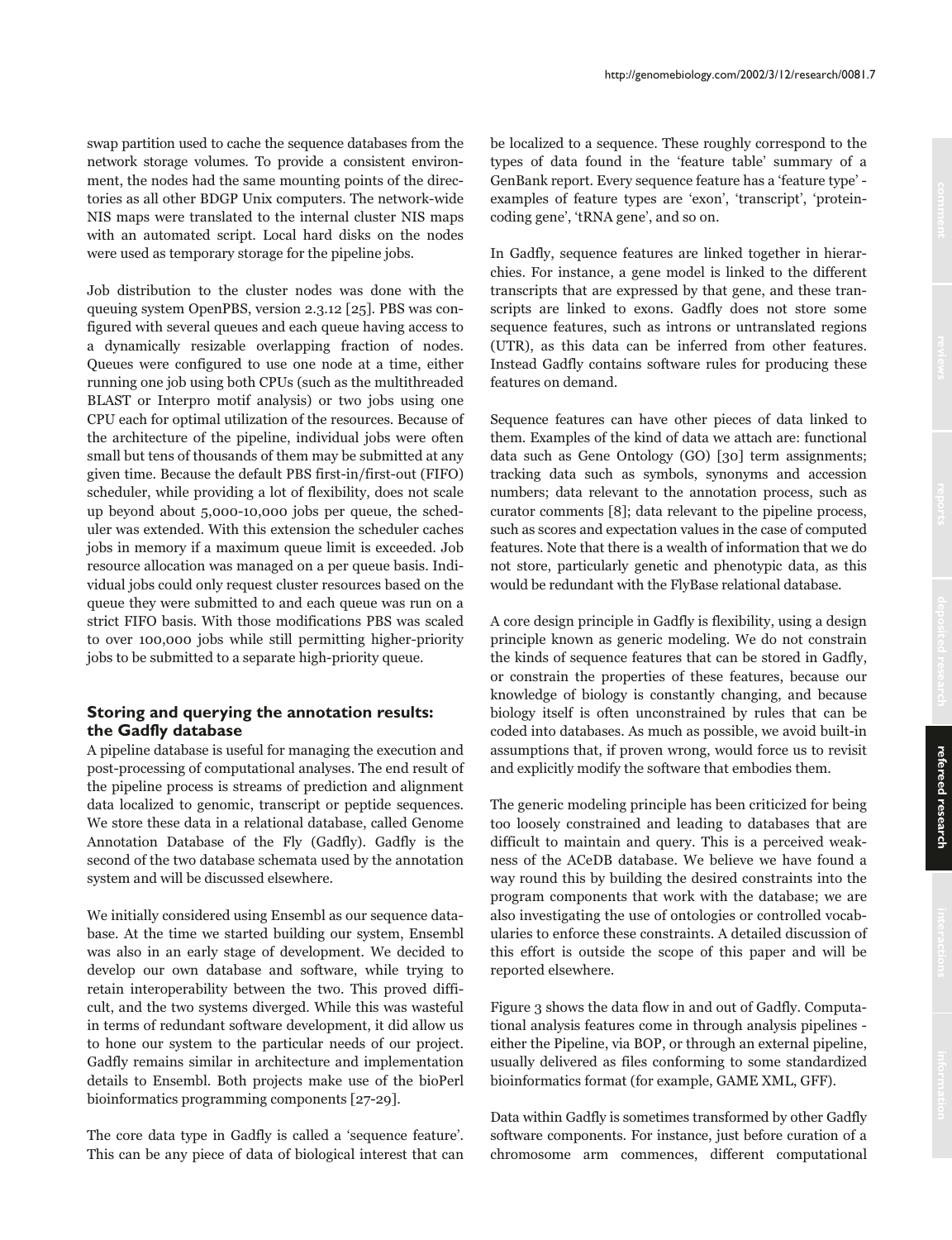analyses are synthesized into 'best guesses' of gene models, as part of the autopromote software we described earlier.

During the creation of Release 3 annotations, curators requested data from Gadfly by specifying a genomic region. Although this region can be of any size, we generally allocated work by GenBank accessions. Occasionally, curators worked one gene at a time by requesting genomic regions immediately surrounding the gene of interest. Gadfly delivers a GAME XML file containing all of the computed results and the current annotations within the requested genomic region. The curator used the Apollo editing tool to annotate the region, after which the data in the modified XML file was stored in Gadfly.

The generation of a high-quality set of predicted peptides is one of our primary goals. To achieve this goal, we needed a means of evaluating the peptides and presenting this assessment to the curators for inspection, so that they might improve the quality of the predicted peptides iteratively. Every peptide was sent through a peptide pipeline to assess the predicted peptide both quantitatively and qualitatively. Where possible, we wanted to apply a quantifiable metric, requiring a standard against which we could rate the peptides. For this purpose we used peptides found in SPTRREAL (E. Whitfield, personal communication), a carefully reviewed database of published peptide sequences, for comparison to our predicted proteins. SPTRREAL is composed of 3,687 D. melanogaster sequences from the SWISS-PROT and TrEMBL protein databases [31] and provides a curated protein-sequence database with a high level of annotation, a minimal level of redundancy and the absence of any hypothetical or computational gene models. Our program, PEP-QC, performed this crucial aspect of the annotation process and is described below. In cases where a known peptide was



#### **Figure 3**

Pipeline dataflow. Finished genomic sequence is deposited in Gadfly, and then fed to the pipeline database, which manages jobs, dispatching them to the compute farm via PBS. When a job finishes, the pipeline database stores the output. BOP filters this output and exports GAME XML to Gadfly. A cycle of annotation consists of curators loading GAME XML into Apollo, either directly from Gadfly or from a data directory. Modified annotations are then written to a directory and loaded into Gadfly.

unavailable, we used a qualitative measure to evaluate the peptide. The peptide pipeline provided a BLASTP analysis with comparisons to peptides from other model organism genome sequences and InterProScan [32] analysis for protein-family motifs to enable the curators to judge whether the biological properties of the peptide were reasonable.

Each annotation cycle on a sequence may affect the primary structure of the proteins encoded by that sequence and these changes must therefore trigger a reanalysis of the edited peptides. Whereas the genomic pipeline is launched at distinct stages, on an arm-by-arm basis, the peptide pipeline is run whenever a curator changes a gene model and saves it to the Gadfly database. To rapidly identify whether the peptide sequence generated by the altered gene model has also changed, the database uniquely identifies every peptide sequence by its name and its MD<sub>5</sub> checksum [33]. The MD<sub>5</sub> checksum provides a fast and convenient way of determining whether two sequences are identical. To determine whether a peptide sequence has been altered is a simple comparison of the prior checksum to the new checksum, allowing us to avoid using compute cycles in reanalyzing sequences that have not changed.

PEP-QC generates both summary status codes and detailed alignment information for each gene and each peptide. ClustalW [34] and showalign [35] are used to generate a multiple alignment from the annotated peptides for the gene and the corresponding SPTRREAL peptide or peptides. In addition, brief 'discrepancy' reports are generated that describe each SPTRREAL mismatch clearly. For instance, an annotated peptide might contain any or all of the mismatches in Table 2 (in this example, CG2903-PB is the initial FlyBase annotation and Q960X8 is the SPTRREAL entry).

The quality assessments produced by the peptide pipeline need to be available to the curators for inspection during annotation sessions so that any corrections that are needed can be made. Curators also need to access other relevant FlyBase information associated with a gene in order to refine an annotation efficiently. We developed automatically generated 'mini-gene-reports' to consolidate this gene data into a single web page. Mini-gene-reports include all the names and synonyms associated with a gene, its cytological location and accessions for the genomic sequence, ESTs, PIR records and Drosophila Gene Collection [23] assignments, if any. All of these items are hyperlinked to the appropriate databases for easy access to more extensive information. All literature references for the gene appear in the reports, with hyperlinks to the complete text or abstracts. The mini-genereports also consolidate any comments about the gene, including amendments to the gene annotation submitted by FlyBase curators or members of the Drosophila community. The mini-gene-reports can be accessed directly from Apollo, or searched via a web form by gene name, symbol, synonym (including the FlyBase unique identifier, or FBgn) or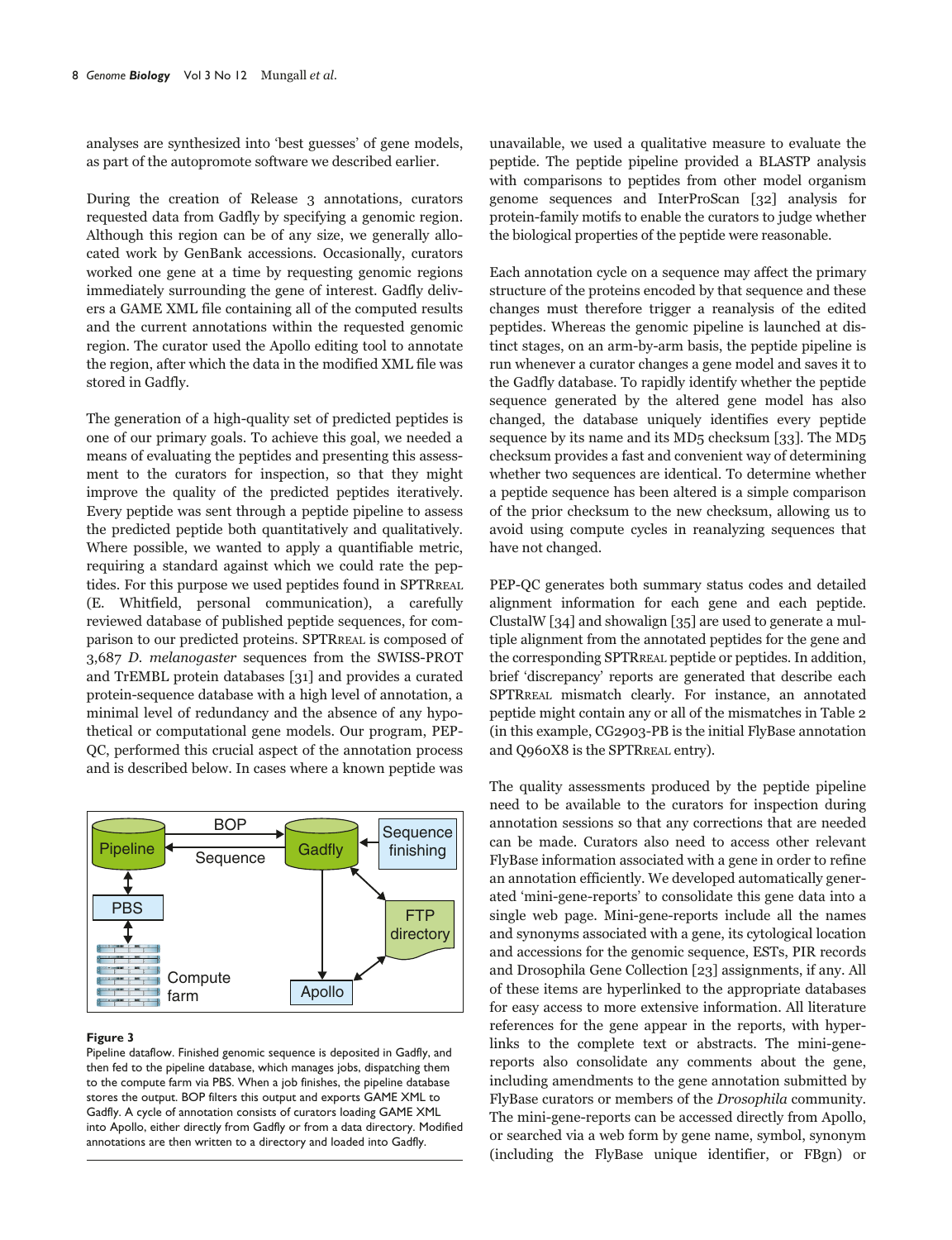## **Table 2**

| <b>Example of PEP-QC output</b> |                             |                                                                                         |
|---------------------------------|-----------------------------|-----------------------------------------------------------------------------------------|
| Peptide<br>position             | <b>SPTRREAL</b><br>position | Discrepancy description                                                                 |
| MI<br><b>CG2903-PB</b>          | MI F88<br>O960X8            | Amino-terminal insertion: Q960X8<br>contains an additional stretch of 88<br>amino acids |
| M163<br>CG2903-PB               | K163<br>O960X8              | Internal substitution of one amino acid                                                 |
| G1533.D1537<br>CG2903-PB        | O960X8                      | P1580Q1589 Carboxy-terminal replacement of five<br>amino acids with 10 amino acids      |

For each discrepancy we show the sequence affected and the position on the sequence for both Gadfly and SWISS-PROT peptides. The peptide sequence identifiers are in bold.

genomic location. A web report, grouped by genomic segment and annotator, is updated nightly and contains lists of genes indexed by status code and linked to their individual mini-gene-reports.

## **Other integrity checks**

Before submission to GenBank a number of additional checks are run to detect potential oversights in the annotation. These checks include confirming the validity of any annotations with open reading frames (ORF) that are either unusually short (less than 50 amino acids) or less than 25% of the transcript length. In the special case of known small genes, such as the Drosophila immune response genes (DIRGs) [36], the genome annotations are scanned to ensure that no well-documented genes have been missed. Similarly, the genome is scanned for particular annotations to verify their presence, including those that have been submitted as corrections from the community, or are cited in the literature, such as tRNA, snRNA, snoRNA, microRNA or rRNA genes documented in FlyBase. If the translation start site is absent, an explanation must be provided in the comments. Annotations may also be eliminated if annotations with different identifiers are found at the same genome coordinates or if a protein-coding gene overlaps a transposable element, or a tRNA overlaps a protein-coding gene. Conversely, duplicated gene identifiers that are found at different genome coordinates are either renamed or removed. A simple syntax check is also carried out on all the annotation symbols and identifiers. Known mutations in the sequenced strain are documented and the wild-type peptide is submitted in place of the mutated version.

The BDGP also submits to GenBank the cDNA sequence from the DGC project. Each of these cDNA clones represents an expressed transcript and it is important to the community that the records for these cDNA sequences correctly correspond to the records for the annotated transcripts in both GenBank and FlyBase. This correspondence is accomplished via the cDNA sequence alignments to the genome described previously. After annotation of the entire genome was completed these results were used to find the intersection of cDNA alignments and exons. A cDNA was assigned to a gene when the cDNA overlapped most of the gene exons and the predicted peptides of each were verified using a method similar to PEP-QC.

#### **Public World Wide Web interface**

We provide a website for the community to query Gadfly. This allows queries by gene, by genomic or map region, by Gene Ontology (GO) assignments or by InterPro domains. As well as delivering human-readable web pages, we also allow downloading of data in a variety of computer-readable formats supported by common bioinformatics tools. We use the GBrowse [37] application, which is part of the GMOD [38] collection of software for visualization and exploration of genomic regions.

# **Software engineering**

The main software engineering lesson we learned in the course of this project was the importance of flexibility. Nowhere was this more important than in the database schema. In any genome, normal biology conspires to break carefully designed data models. Among the examples we encountered while annotating the D. melanogaster genome were: the occurrence of distinct transcripts with overlapping UTRs but non-overlapping coding regions, leading us to modify our original definition of 'alternative transcript'; the existence of dicistronic genes, two or more distinct and nonoverlapping coding regions contained on a single processed mRNA, requiring support for one to many relationships between transcript and peptides; and trans-splicing, exhibited by the  $mod(mdq)$  gene [39], requiring a new data model. We also needed to adapt the pipeline to different types and qualities of input sequence. For example, to analyze the draft sequence of the repeat-rich heterochromatin [40], we needed to adjust the parameters and datasets used, but also to develop an entirely new repeat-masking approach to facilitate gene finding in highly repetitive regions. We are now in the process of modifying the pipeline to exploit comparative genome sequences more efficiently. Our intention is to continue extending the system to accommodate new biological research situations.

Improvements to tools and techniques are often as fundamental to scientific progress as new discoveries, and thus the sharing of research tools is as essential as sharing the discoveries themselves. We are active participants in, and contributors to, the Generic Model Organism Database (GMOD) project, which seeks to bring together open-source applications and utilities that are useful to the developers of biological and genomic databases. We are contributing the software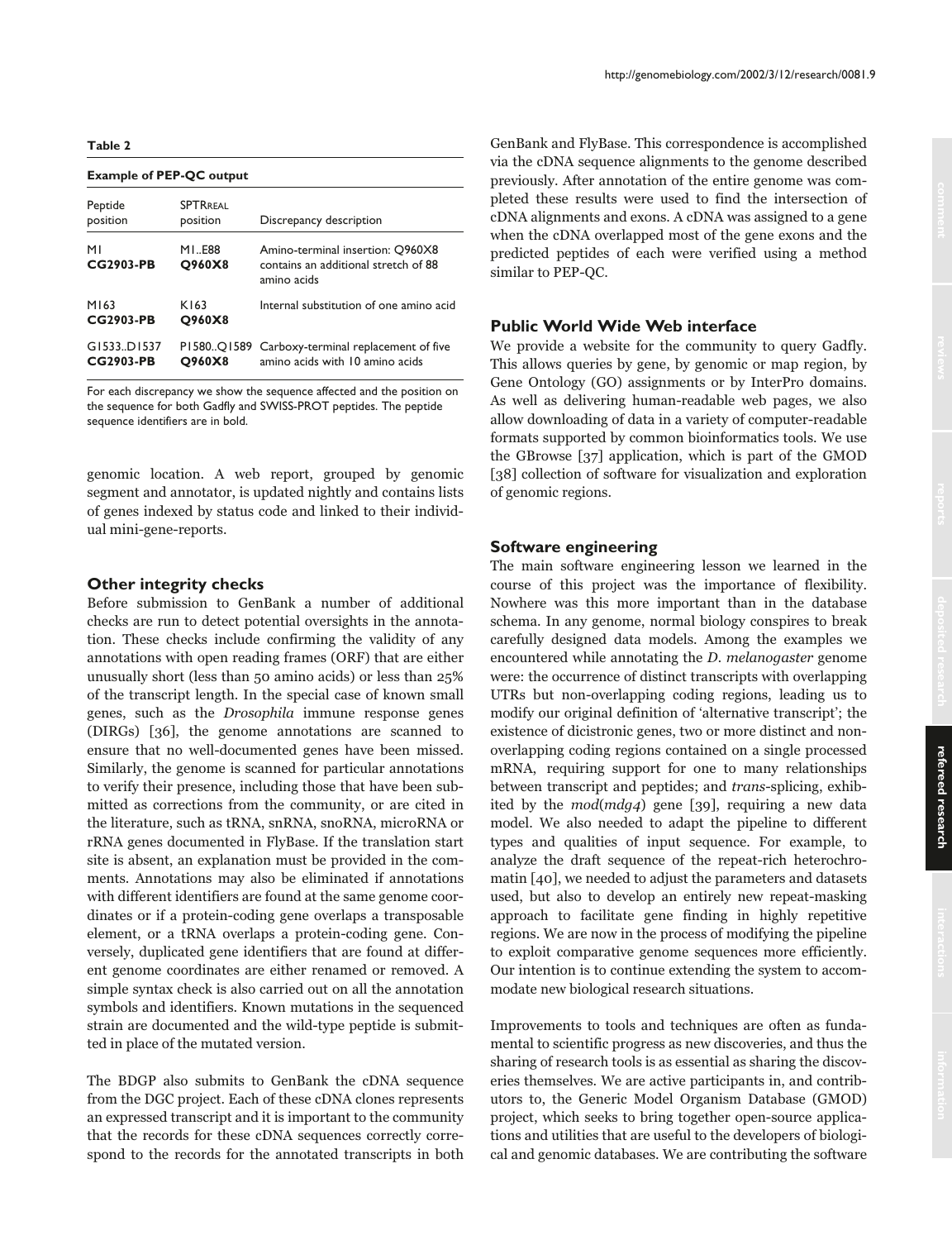we have developed during this project to GMOD. Conversely, we reuse the Perl-based software, GBrowse, from GMOD for the visual display of our annotations.

Automated pipelines and the management of downstream data require a significant investment in software engineering. The pipeline software, the database, and the annotation tool, Apollo, as a group, provide a core set of utilities to any genome effort that shares our annotation strategy. Exactly how portable they are remains to be seen, as there is a tradeoff between customization and ease of use. We will only know the extent to which we were successful when other groups try to reuse and extend these software tools. Nevertheless, the wealth of experience we gained, as well as the tools we developed in the process of reannotating the Drosophila genome, will be a valuable resource to any group wishing to undertake a similar exercise.

#### **Acknowledgements**

This work was supported by NIH grant HG00750 to G.M.R., by NIH Grant HG00739 to FlyBase (W.M. Gelbart), and by the Howard Hughes Medical Institute. We are grateful to our external contributors for finding the time and resources to provide additional computation pipeline results for us to consider: Karl Sirotkin (NCBI), Mark Yandell and Doug Rusch (then at Celera Genomics and now with the BDGP and TCAG respectively), and Emmanuel Mongin (Ensembl group). We also are deeply grateful to our colleague Chihiro Yamada for his valuable comments on this paper, and to Eleanor Whitfield at SWISS-PROT for providing the SWISS-PROTREAL dataset.

#### **References**

- 1. **Ensembl Analysis Pipeline**
- [http://www.ensembl.org/Docs/wiki/html/EnsemblDocs/Pipeline.html] 2. **NCBI genome sequence and annotation process**
- [http://www.ncbi.nlm.nih.gov/genome/guide/build.html#annot] 3. Kent JW, Sugnet CW, Furey TS, Roskin KM, Pringle TH, Zahler AM, Haussler D: **The Human Genome Browser at UCSC.** *Genome*
- *Res* 2002, **12:**996-1006. 4. Dowell RD, Jokerst RM, Day A, Eddy SR, Stein L: **The Distributed**
- **Annotation System.** *BMC Bioinformatics* 2001, **2:**7.
- 5. *Saccharomyces* **genome database** [http://genome-www.stanford.edu/Saccharomyces/].
- 6. Durbin R, Thierry-Mieg J: **A** *C. elegans* **database.** 1991 [ftp://rtfm.mit.edu/pub/usenet/news.answers/acedb-faq]
- 7. FlyBase Consortium: **The FlyBase database of the** *Drosophila* **genome projects and community literature.** *Nucleic Acids Res* 2002, **30:**106-108.
- Misra S, Crosby MA, Mungall CJ, Matthews BB, Campbell KS, Hradecky P, Huang Y, Kaminker JS, Millburn GH, Prochnik SE, *et al.*: **Annotation of the** *Drosophila melanogaster* **euchromatic** genome: a systematic review. **3:**research0083.1-0083.22.
- 9. Lewis SE, Searle SMJ, Harris NL, Gibson M, Iyer VR, Richter J, Wiel C, Bayraktaroglu L, Birney E, Crosby MA, *et al.*: **Apollo: A sequence annotation editor.** *Genome Biol* 2002, **3:**research0082.1-0082.14.
- 10. Celniker SE, Wheeler DA, Kronmiller B, Carlson JW, Halpern A, Patel S, Adams M, Champe M, Dugan SP, Frise E, *et al*: **Finishing a whole-genome shotgun: Release 3 of the** *Drosophila* **euchromatic genome sequence.** *Genome Biol* 2002, **3:**research0079.1- 0079.14.
- 11. Benson DA, Boguski MS, Lipman DJ, Ostell J, Ouellette BF: **GenBank.** *Nucleic Acids Res* 1998, **26:**1-7.
- 12. Stoesser G, Sterk P, Tuli MA, Stoehr PJ, Cameron GN: **The EMBL nucleotide sequence database.** *Nucleic Acids Res* 1997, **25:**7-14.
- 13. Tateno Y, Imanishi T, Miyazaki S, Fukami-Kobayashi K, Saitou N, Sugawara H, Gojobori T: **DNA Data Bank of Japan (DDBJ) for**

**genome-scale research in life science.** *Nucleic Acids Res* 2002, **30:**27-30.

- 14. **MySQL** [http://www.mysql.com/]<br>15. Date CJ: An Introduction to Databa
- Date CJ: An *Introduction to Database Systems*. Reading, MA: Addison-Wesley; 1983.
- 16. **FlyBase GadFly genome annotation database** [http://www.fruitfly.org/cgi-bin/annot/query]
- 17. **Extensible markup language (XML)** [http://www.w3.org/XML/]
- 18. Florea L, Hartzell G, Zhang Z, Rubin GM, Miller W: **A computer program for aligning a cDNA sequence with a genomic DNA sequence.** *Genome Res* 1998, **8:**967-974.
- 19. Haas BJ, Volfovsky N, Town CD, Troukhan M, Alexandrov N, Feldmann KA, Flavell RB, White O, Salzberg SL: **Full-length messenger RNA sequences greatly improve genome annotation.** *Genome Biol* 2002, **3:**research0029.1-0029.12
- 20. Altschul SF, Gish W, Miller W, Myers EW, Lipman DJ: Basic local **alignment search tool.** *J Mol Biol* 1990, **215:**403-410.
- 21. **WU-BLAST 2.0mp** [http://blast.wustl.edu/]
- 22. Adams MD, Celniker SE, Holt RA, Evans CA, Gocayne JD, Amanatides PG, Scherer SE, Li PW, Hoskins RA, Galle RF: **The genome sequence of** *Drosophila melanogaster***.** *Science* 2000, **287:**2185- 2195.
- 23. Stapleton M, Carlson J, Brokstein P, Yu C, Champe M, George R, Guarin H, Kronmiller B, Pacleb J, Park S, *et al*.: **A** *Drosophila* **fulllength cDNA resource.** *Genome Biol* 2002, **3:**research0080.1- 0080.8.
- 24. **The Beowulf Project** [http://www.beowulf.org/]
- 25. **OpenPBS Public Home** [http://www-unix.mcs.anl.gov/openpbs/]
- Linux networX [http://www.linuxnetworx.com]
- 27. Chervitz SA, Fuellen G, Dagdigian C, Brenner SE, Birney E, Korf I: **Bioperl: standard Perl modules for bioinformatics.** *Objects in Bioinformatics Conference*, 1998 [http://www.bitsjournal.com/bioperl.html]
- 28. Stajich JE, Block D, Boulez K, Brenner SE, Chervitz SA, Dagdigian C, Fuellen G, Gilbert JGR, Korf I, Lapp H, *et al.*: **The Bioperl toolkit: Perl modules for the life sciences.** *Genome Res* 2002, **12:**1611- 1618.
- 29. **bioperl.org** [http://bioperl.org/]
- 30. The Gene Ontology Consortium: **Gene Ontology: tool for the unification of biology.** *Nature Genet* 2000, **25:**25-29.
- 31. Bairoch A, Apweiler R: **The SWISS-PROT protein sequence database and its supplement TrEMBL in 2000.** *Nucleic Acids Res* 2000, **28:**45-48.
- 32. Zdobnov EM, Apweiler R: **InterProScan an integration platform for the signature-recognition methods in InterPro.** *Bioinformatics* 2001, **17:**847-848.
- 33. Preneel B: *Analysis and design of cryptographic hash functions.* PhD Thesis, Katholieke University, Leuven, 1993.
- 34. Higgins D, Thompson J, Gibson T, Thompson JD, Higgins DG, Gibson TJ: **CLUSTAL W: improving the sensitivity of progressive multiple sequence alignment through sequence weighting, position-specific gap penalties and weight matrix choice.** *Nucleic Acids Res* 1994, **22:**4673-4680.
- 35. **EMBOSS: showalign**

[http://www.hgmp.mrc.ac.uk/Software/EMBOSS/Apps/showalign.html]

- 36. De Gregorio E, Spellman PT, Rubin GM, Lemaitre B: **Genomewide analysis of the** *Drosophila* **immune response by using oligonucleotide microarrays.** *Proc Natl Acad Sci USA* 2001, **98:**12590-12595.
- 37. Stein LD, Mungall CJ, Shu S-Q, Caudy M, Mangone M, Day A, Nickerson E, Stajich J, Harris TW, Arva A, Lewis S: **The generic genome browser: a building block for a model organism system database.** *Genome Res* 2002, **12:**1599-1610.
- 38. **Generic Model Organism Database Construction Set** [http://gmod.sourceforge.net]
- 39. Mongelard F, Labrador M, Baxter EM, Gerasimova TI, Corces VG: **Trans-splicing as a novel mechanism to explain interallelic complementation in** *Drosophila***.** *Genetics* 2002, **160:**1481-1487.
- 40. Hoskins RA, Smith CD, Carlson JW, Carvalho AB, Halpern A, Kaminker JS, Kennedy C, Mungall CJ, Sullivan BA, Sutton GG, *et al*.: **Heterochromatic sequences in a** *Drosophila* **whole-genome shotgun assembly.** *Genome Biol* 2002, **3:**research0085.1-0085.16.
- 41. **RepeatMasker documentation** [http://ftp.genome.washington.edu/RM/RepeatMasker.html]
- 42. Reese MG, Kulp D, Tammana H, Haussler D: **Genie gene finding in** *Drosophila melanogaster***.** *Genome Res* 2000, **10:**529-538.